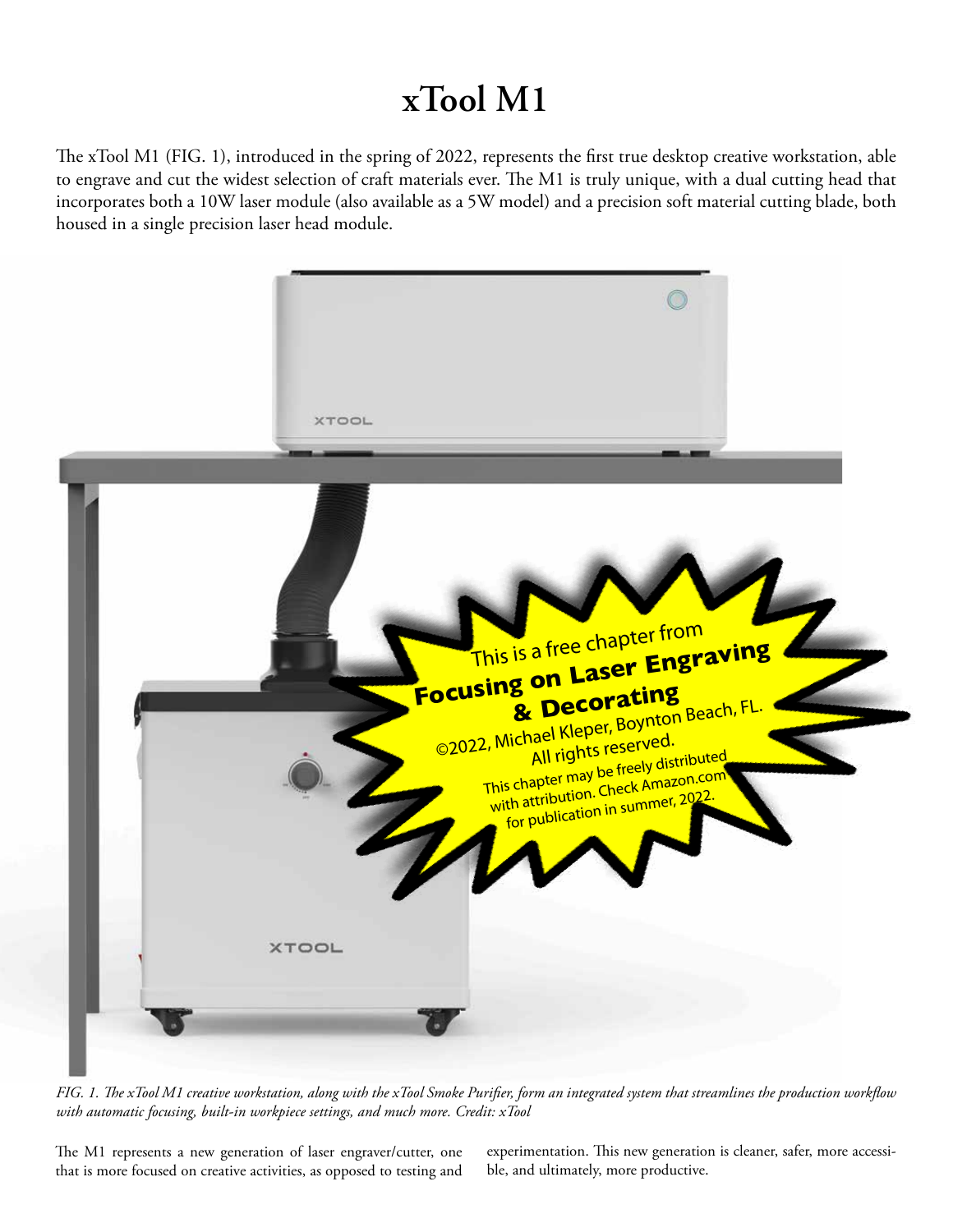The xTool M1, as well as the xTool D1, are 2022 recipients of the esteemed Red Dot Design awards (red-dot.org) in recognition of their world-class creative design features. The M1 is a sleek, modern self-contained unit touting a feature list heretofore unavailable.

The incorporation of a cutting blade greatly expands the range of materials that can be processed, adding vinyl. Vinyl cannot be cut with a laser due to the release of chlorine gas, which is toxic to humans, and harmful to machine parts. The addition of the cutting blade, similar in function to the Silhouette and Cricut blade-cutting machines, enables the user to produce signs, logos, t-shirts, and other products, all without odor or burnt edges.

The M1 is one of only a small number of self-contained laser engraver/cutters on the market; the first diode laser device of its kind; and the only hybrid machine available. The combination of its technical capabilities and price make it a truly unique machine, and a smart value. The benefit of an enclosure, to shield the user from the inevitable hazards of the strong laser light, and air-borne contaminants, is considerable. Entry-level open-frame laser engraver/cutters do not include an enclosure, the cost of which can approach the cost of the engraver/cutter itself!

The xTool M1 also has what is perhaps the most valuable, if not the most useful feature of any creative craft machine: availability of manufacturer testing results on a wide selection of materials. xTool has meticulously tested hundreds of materials, recording the results of their experimentation and releasing it to users (FIG. 2). In addition, the Materials Parameters for Reference sheet lists the actual power, speed, and pass settings for dozens of readily available materials (FIG. 3). Knowledge of the optimum machine settings for a laser engraver/ cutter is akin to finding hidden treasure.



# **MATERIAL REPORT LIST #5** WOOD

#### I DUE TO THE FACT THAT VARIOUS BRANDS<br>ERENT NUMBERS OF LAYERS, WHICH CAN ONTAIN DIFF

This decument contains all wood materials that M1 has been testing so far. All provided information includes material name, whether it used Laser or Blade, to cut or engrave, thickness, machine module, Pass, and result.

Please note that:

. We are still testing and optimizing the features of M1, the testing data may change due to the machine's optimization

We will continue uploading our test reports on different types of materials in the future. Stay tuned with us!

| <b>Material Name</b>               | Laser/Blade | Culiforpert    | Thickness         | Module         | Pass | Renaff           |
|------------------------------------|-------------|----------------|-------------------|----------------|------|------------------|
| Wood, Aspen Plywood 3.5 mm         | Laner       | Cut            | <b>Jymm</b>       | 5W             |      | <b>BUCCESS</b>   |
| Wood, Alupen Physrood 3.0 mm       | Lister      | Raster Engrave | <b>Simm</b>       | 5W             |      | <b>SUCCESS</b>   |
| Wood, Aspen Physiod 3.8 mm         | Laser:      | Vector Engrave | Sysum             | 5W             |      | <b>BUCCE SS</b>  |
| Wood, Asipin Physocid 3.5 mm.      | Laser       | Cut            | <b>Jynes</b>      | 10W            |      | SUCCESS.         |
| Wood, Aspen Plywood 3.0 mm         | Laser       | Raster Engrave | <b>Zerven</b>     | 10W            |      | <b>BUOCESS</b>   |
| Wood, Aspen Plywood 1.8 mm.        | Laser       | Vector Engisye | <b>Jimm</b>       | 10W            |      | <b>BUCCESS</b>   |
| Wood, Aspen Plywood Sheet 1.7 mm   | Laser       | Cut.           | 1.7 <sub>mm</sub> | 5W             |      | Fail             |
| Wood, Aspen Plywood Cheef 1.7 mm.  | Laper       | Ractet Engrave | 1.7mm             | <b>SW</b>      |      | <b>DUODESS</b>   |
| Wood, Aspen Plywood Sheet 1.7 mm   | Laser       | Vector Engrave | 1.7mm             | SW <sub></sub> |      | <b>GUIDDE SS</b> |
| Wuod, Aspen Physical Sheet 1.7 mm  | Laser       | Cult           | 1.7mm             | 10W            |      | <b>Tail</b>      |
| Wood, Aspen Plywood Sheet 1.7 mm   | Laner       | Raster Engrave | 1.7mm             | 10W            |      | SUCCESS.         |
| Viced, Aspin Plywood Sheet 1.7 mm. | Litter.     | Vector Engrave | L7mm              | 10W            |      | <b>WIDGESS</b>   |
| Wood, Balsa Plywood 13.0 mm        | Laner       | Cuft           | 13mm              | 5W             |      | <b>INJOIN 55</b> |
| Wood, Balsa Plywood 13.0 mm        | Laser       | Raster Engrave | 13mm              | 5W             |      | SUCCE 55         |
| Wood, Balsa Plywood 13.0 mm        | Laser       | Vector Engrave | 13mm              | SW             |      | 53805555         |
| Wood, Balsa Plywood 13.0 mm        | Laser       | Cul            | 13mm              | 10W            |      | <b>BUCCESS</b>   |
| Wood, Balsa Plywood 13.0 mm.       | Laser       | Raster Engrave | 13mm              | 10W            |      | <b>BUCCESS</b>   |
| Wood, Balsa Plywood 13.0 mm.       | Laser       | Vector Engrave | 13mm              | <b>TOW</b>     |      | <b>INDOESS</b>   |

*FIG. 2 This is one of the many material testing reports produced for the xTool M1.*

| x1ool M1(10W) Materials parameters for reference |                                                              |                   |                               |            |            |                         |  |  |
|--------------------------------------------------|--------------------------------------------------------------|-------------------|-------------------------------|------------|------------|-------------------------|--|--|
| <b>Material code</b>                             | <b>Material name</b>                                         | <b>Machine</b>    | <b>Processing mode</b>        | Power %    | Speed mm/s | <b>Processing times</b> |  |  |
| <b>AE001</b>                                     | <b>Rubber mat for engraving</b>                              | M1 10W            | <b>Laser vector engraving</b> | 70         | 50         |                         |  |  |
| <b>AE001</b>                                     | <b>Rubber mat for engraving</b>                              | <b>M1 10W</b>     | Laser bitmap engraving        | 100        | 40         | 2                       |  |  |
| <b>AH001</b>                                     | <b>PU Heat transfer film</b>                                 | <b>M1 10W</b>     | <b>Tool cutting</b>           | 90         | 80         |                         |  |  |
| <b>AH002</b>                                     | <b>PET Heat transfer film</b>                                | <b>M1 10W</b>     | <b>Tool cutting</b>           | 105        | 80         | 1                       |  |  |
| <b>AH003</b>                                     | <b>PVC Heat transfer film</b>                                | M1 10W            | <b>Tool cutting</b>           | 60         | 80         | 1                       |  |  |
| AL001                                            | <b>PU</b> artificial leather                                 | M1 10W            | <b>Tool cutting</b>           |            |            |                         |  |  |
| AL006                                            | <b>Gray top-layer leather</b>                                | M1 10W            | <b>Tool cutting</b>           |            |            |                         |  |  |
| AL016                                            | PU artificial leather with knit fabric                       | M1 10W            | <b>Tool cutting</b>           | 190        | 80         | 1                       |  |  |
| AP017                                            | PVC self-adhesive lettering film                             | M1 10W            | <b>Tool cutting</b>           | 75         | 80         | 1                       |  |  |
| AP024                                            | Kraft paper 200g                                             | <b>M1 10W</b>     | <b>Tool cutting</b>           | 234        | 80         |                         |  |  |
| AP038                                            | White self-adhesive material                                 | M1 10W            | <b>Tool cutting</b>           | 78         | 80         |                         |  |  |
| <b>APL0010</b>                                   | <b>Black acrylic 3.0mm</b>                                   | M1 10W            | <b>Tool cutting</b>           | 100        | 4          | 2                       |  |  |
| <b>APL0010</b>                                   | <b>Black acrylic 3.0mm</b>                                   | M1 10W            | Laser vector engraving        | 50         | 50         |                         |  |  |
| APL0010                                          | <b>Black acrylic 3.0mm</b>                                   | M1 10W            | Laser bitmap engraving        | 100        | 60         | 1                       |  |  |
| <b>APL054</b>                                    | <b>PVC colored transparent sheet</b>                         | <b>M1 10W</b>     | <b>Tool cutting</b>           | 347        | 80         | 3                       |  |  |
| <b>APL055</b>                                    | <b>PVC frosted transparent sheet</b>                         | <b>M110W</b>      | <b>Tool cutting</b>           | 379        | 80         | 4                       |  |  |
| AW050                                            | Basswood plywood 3mm (launched by xTool)                     | M1 10W            | <b>Tool cutting</b>           | 100        | 4          |                         |  |  |
| AW050                                            | Basswood plywood 3mm (launched by xTool)                     | M1 10W            | Laser bitmap engraving        | 70         | 175        |                         |  |  |
| AW051                                            | <b>Black Walnut (launched by xTool)</b>                      | M1 10W            | <b>Tool cutting</b>           | 100        | 4          |                         |  |  |
| AW051                                            | <b>Black Walnut (launched by xTool)</b>                      | M1 10W            | Laser bitmap engraving        | 70         | 175        |                         |  |  |
| AW069                                            | Materials library_Black Walnut plywood (30cm × 30cm) 2pcs    | M1 10W            | <b>Tool cutting</b>           | 100        | 4          |                         |  |  |
| AW069                                            | Materials library Black Walnut plywood (30cm × 30cm) 2pcs    | <b>M1 10W</b>     | Laser vector engraving        | 60         | 40         | 1                       |  |  |
| AW069                                            | Materials library Black Walnut plywood (30cm × 30cm) 2pcs    | <b>M1 10W</b>     | Laser bitmap engraving        | 70         | 70         | 1                       |  |  |
| <b>AW070</b>                                     | Materials library Pine plywood (30cm × 30cm) 2pcs            | M1 10W            | <b>Tool cutting</b>           | 100        | 4          | 1                       |  |  |
| AW070                                            | Materials library_Pine plywood (30cm × 30cm) 2pcs            | M1 10W            | <b>Laser vector engraving</b> | 90         | 40         | 1                       |  |  |
| AW070                                            | Materials library_Pine plywood (30cm × 30cm) 2pcs            | <b>M1 10W</b>     | Laser bitmap engraving        | 80         | 60         |                         |  |  |
| ALLIC 70                                         | Manarials library, Mr. 1. mu. 1. sugged (20 cm x 20 cm cm cm | Maria Maria Maria | <b>Securiting</b>             | <b>ACT</b> |            |                         |  |  |

. . . . . . . . . . . .

*FIG. 3.This list of dozens of materials, along with their M1 machine settings, ensures that users will be able to produce acceptable, repeatable, results, without the time-consuming testing requirements.*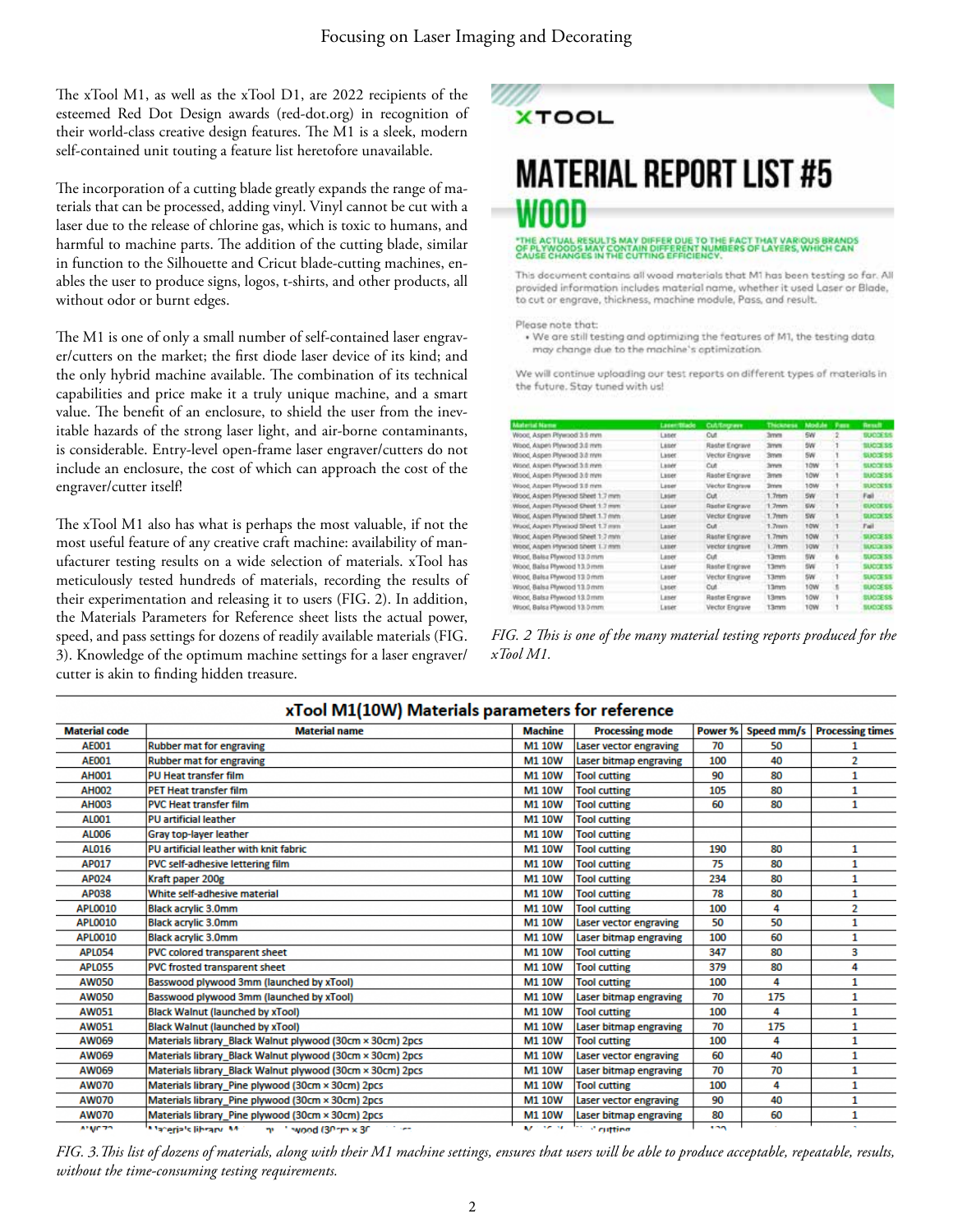#### **Safety.**

The M1 has been designed to provide a safe working environment. The working heads are totally enclosed, shielding the operator from the intense light of the laser. The machine lid has been engineered with an auto-stop feature that ceases the operation of the machine when the lid is opened. If either the laser or the blade have been in operation, they stop immediately when the lid is lifted.

Despite the fact that all moving parts are contained in the M1 enclosure, and that opening the enclosure will halt operation, it is recommended that children, of any age, only use the device under the supervision of an adult. That being said, the M1, along with the optional xTool Smoke Purifier, makes it possible to bring laser engraving and cutting out of the basement, garage, and workshop, and into the home studio, without the need for external venting nor modification of a living space.\*

As the machine is used, the built-in ventilation fan discharges odors and toxic gases into the optional xTool Smoke Purifier for treatment, leaving the work environment safe and virtually odor-free. As previously stated, the air purifier makes it possible to use the M1 inside a home, and has been certified by the Federal Communications Commission and Conformite Europeenne. Inside the M1, a fan above the laser head works to disperse work particles and smoke from the work surface, to protect the lens, and essentially serve as an air assist.

#### **Assembly and Maintenance.**

The xTool M1 is shipped assembled, except for the smoke exhaust pipe. Over time, the cutting blade will need replacement based on the amount of time it has been used, and the composition of the materials it has cut. Like any laser engraver, the laser head will be susceptible to errant smoke and air-borne contaminants, and will need to be cleaned routinely with a cotton swab dipped in alcohol. The chrome-plated optical shaft will need to be lubricated with grease (https://amzn.to/3yFIPM3 ) on a regular basis, anywhere from every 15 days to two months, depending on use, to prevent rust and ensure optimal performance.

#### **Size & Weight.**

The M1 is quite compact, fitting easily on a small table or counter. Its outside dimensions are 22" x 18" x 9", with an actual inside workspace of 15" x 12". The weight is 21.6 lbs.

#### **Connectivity.**

The xTool M1 can be controlled by a Mac or Windows computer using either a direct USB cable connection, or WiFi (FIG. 4).

#### **Compatibility with LightBurn.**

LightBurn software can be used with the M1 with some limitations. The software will only work with the laser-processing component of the device, not the blade-cutting functions, and requires that compatible files, or native G-code be imported to the M1 manually. No other software, other than the proprietary xTool Creative Space, provided by xTool, will work. According to xTool, the Creative Space software will add significant capabilities over time.



*FIG. 4. Connecting the M1 to a computer is fast and easy. The inset in the lower right shows that the M1 is connected.*

#### **Focusing.**

Proper focusing is always a critical step in the production workflow for any laser-processed workpiece. The M1 can automatically adjust the focus based on a ring code adhered to xTool-supplied materials (FIG. 5). If the material is user-supplied, the M1 uses AI to compute the thickness of the material, anywhere from 0 to 16mm, and automatically enter that value in the software to adjust the focus both for engraving and cutting (FIG. 6).



*FIG. 5. A ring code is provided on all xTool-supplied materials to provide the M1 with relevant information regarding material characteristics and processing requirements.*

*<sup>\*</sup>A small room may need the benefit of a window exhaust fan to remove any lingering odors. Some workpieces, dependent on their composition, may retain a lingering burnt smell after processing.*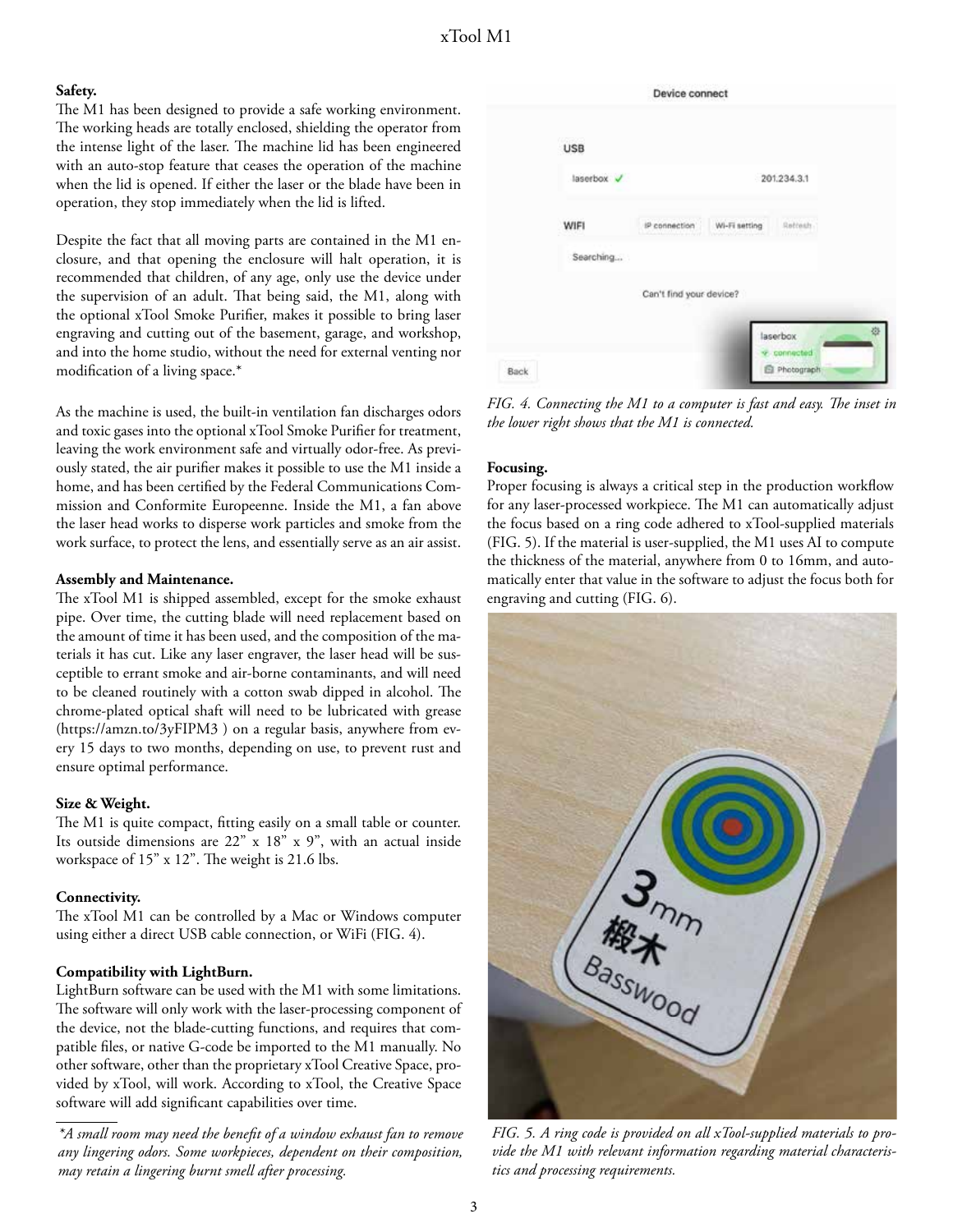

*FIG. 6. Here a flat rock has been placed on the workbed. The red spot that appears in the center of the rock is the laser that is determining its thickness by using the Auto-measure button in the Creative Space software (inset).*

#### **Accuracy and Strength.**

The FAC lens configuration, which maintains high beam quality, generates a laser spot size of 0.08x0.08mm, producing an ultra-fine engraving precision of 0.01mm. The laser head incorporates dual laser technology, focusing two diode lasers into one spot, producing a laser intensity sufficiently strong to cut 8mm basswood in a single pass. The image resolution is an impressive 500 dpi.

#### **Smart Camera.**

The M1 is provided with a 16MP high-resolution camera to aid in visual processing. After loading a workpiece in the M1, the user can remain at their computer and see the processing stages as captured by the camera. This capability provides exceptional control over the placement of the image onto the work surface of the substrate, ensuring that the image size, angle, and orientation, are accurate.

#### **Image Extraction.**

The M1 is able to capture graphic designs, images, and drawings from any flat hand-drawn or printed surface and import them into the M1 software for modification or refinement. In lieu of a flatbed scanner, the user can create hand-drawn artwork, or appropriate two-dimensional images from virtually any source that they are authorized to use, and place the material on the M1 work bed. The built-in high-resolution camera captures the images, displays them on the Creative Space canvas, and allows the user to edit, crop, resize, re-orient, and position the image onto a substrate for processing.

#### **Batch Processing.**

Based on the shape of multiple workpieces, the AI system can determine how to process defined functions for the entire batch, all at one time. The user simply defines the placement of an image on one of a number of like-sized shapes. Using the Smart fill button, the Creative Space software intelligently determines the location of each workpiece, and based on all necessary factors, places the same image on each one, properly sized and positioned.

#### **Creative Space Software.**

The xTool Creative Space interface, although basic, provides a good selection of options for imaginative expression. On start-up the user sees an image of the work area as captured by the built-in high-resolution camera and displayed on the on-screen canvas. The user places their workpiece onto the device working area. If the material is xTool-branded, the ring code on the material will automatically set the focus; if the material is user-supplied, the user sets the material in the work area and presses the Auto-measure button to set the focus (FIG. 7). With a minimum of effort, and the calculation of a few settings, the user can be producing their creations quickly and efficiently (FIG. 8).



*FIG. 7. In the work area the user has placed a piece of aluminum foil, shiny side up, to prevent stray laser movement from hitting the laser bed and leaving an unwanted image. The text tool has been used to type the word "Creativity," with the user's choice of typeface. The user positions the word in the required position and selects the Engrave option.* 



*FIG. 8. This stone was engraved without the use of any pre-treatment. After processing the user has the option of adding color to improve the contrast of the lettering.*

The Creative Space interface consists mainly of two toolbars, one vertical and one horizontal, that are in proximity to the workspace canvas. The vertical toolbar deals mainly with the creation of elements that will ultimately be output. The tools include: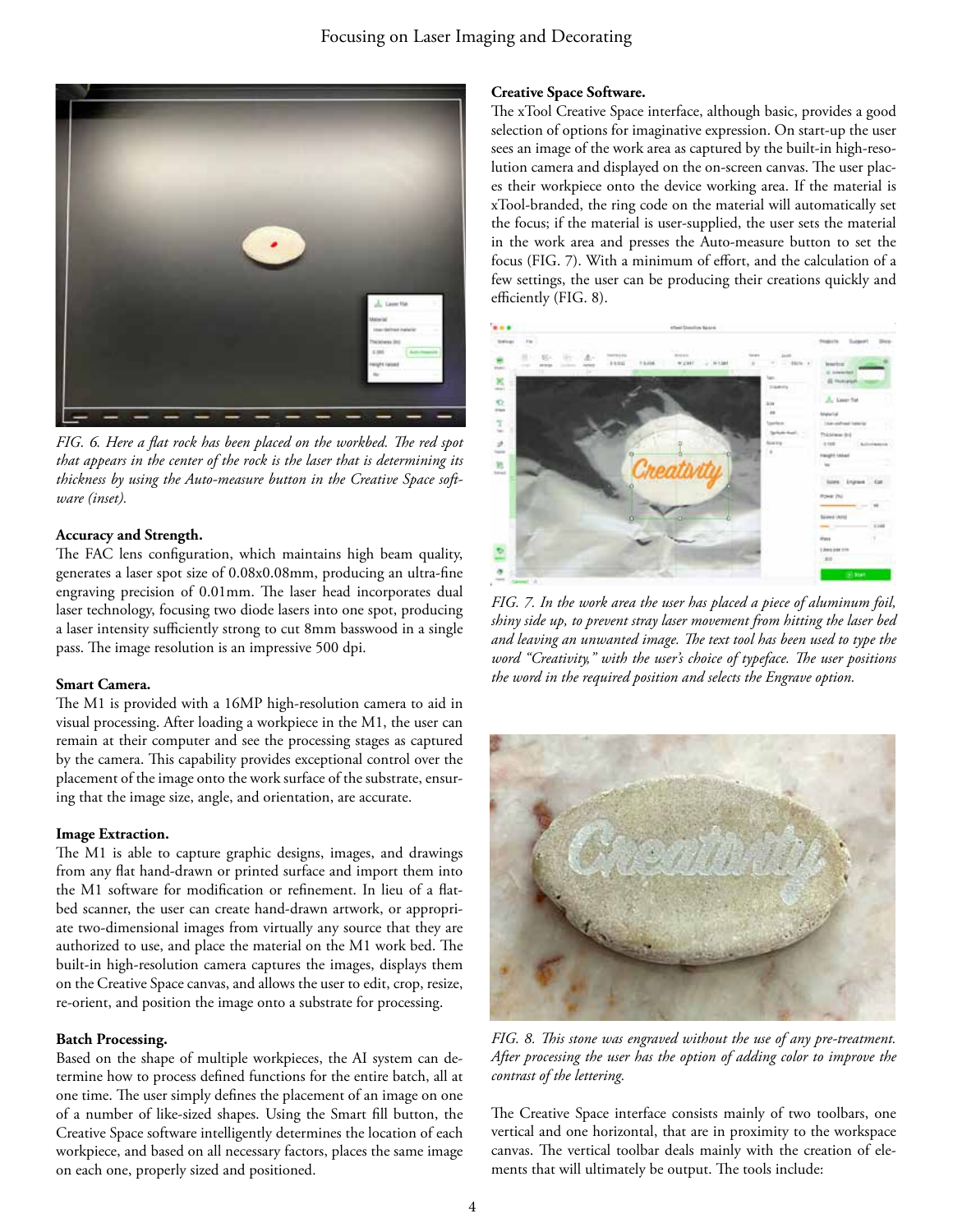- The Import button, which leads to accessing one or more files for processing, and setting their properties.
- The Insert button that creates lines, rectangles, and circles.
- The Shape tool that provides a palette of dozens of unique shapes, such as stars, arrows, gears, and dozens of primitive forms that can be combined or modified using other Creative Space tools (FIG. 9).
- The Text tool that provides an input window, defaulting with the words "Your text here," in which text is entered, a typeface is selected, and optional intercharacter spacing can be applied. The handles that appear around the text can be used to condense, expand, enlarge, reduce, or rotate the text.
- The Vector tool that supports the drawing of a vector path. Any of the anchor points can be double-clicked once to convert them into a rounded corner with adjustable curvature, or double-clicked twice to convert them back to a sharp corner.
- The Extract tool that can acquire an image that has been captured by the M1's camera, edit that image with the Magic wand, Eraser, and Crop tools, and then use it for processing on a workpiece.

The Creative Space horizontal toolbar presents tools that interact with images that have been imported or created directly in the workspace. These include:

- Undo, which cancels the last action.
- Redo, which reinstates the last action.
- Outline, which traces the outline of an image including the inner and outer outline.
- Array, which creates a grid or circular duplication of an image.
- Smart fill, which is a "magical" feature that enables the user to duplicate a design they have created on a single material, automatically on a number of like materials laid out in a random fashion. The software makes the design conform in the proper size and orientation of the original.
- Align, which forces two or more elements to align or distribute to a prescribed position.
- Arrange, which changes the stacking order of two or more elements to the front or back, or forward or backward.
- Combine, which supports the use of two or more shapes to either unite, subtract, unite at overlap, or subtract at overlap, to produce a new shape composed of parts of the original shapes.
- Reflect, which will produce a duplicate of a selected element in a horizontal or vertical reflected duplicate.
- Position, which displays the x and y coordinates of a selected element, with 0,0 indicating the upper left corner. The user can enter new coordinates which will change the position of the element.
- Size, which shows the width and height of the selected element in the unit system defined by the user.
- Rotate, which shows the angle of rotation of the selected element.
- Zoom, which enlarges or decreases the view of the work area, with a minimum size of 25% and a maximum of 1000%.

The M1 has four main work modes, or processing types: Laser flat, Laser cylindrical, Open plane, and Blade cut (FIG. 10). The Laser flat mode is the typical workflow for most flat materials, and does not involve removing the floor plate on the bottom of the machine, which can lift off with the removal of three screws. The Laser cy-



*FIG. 9. The variety of shapes available in the Shape tool ensures that the user can quickly construct or modify an outline suitable for a given task.*

| laserbox<br>unconnect<br>Connect |  |  |
|----------------------------------|--|--|
| Laser flat                       |  |  |
| Laser flat                       |  |  |
| Laser cylindrical                |  |  |
| Open plane<br>穴                  |  |  |
| Blade cut                        |  |  |

*FIG. 10. The four main M1 machine modes.*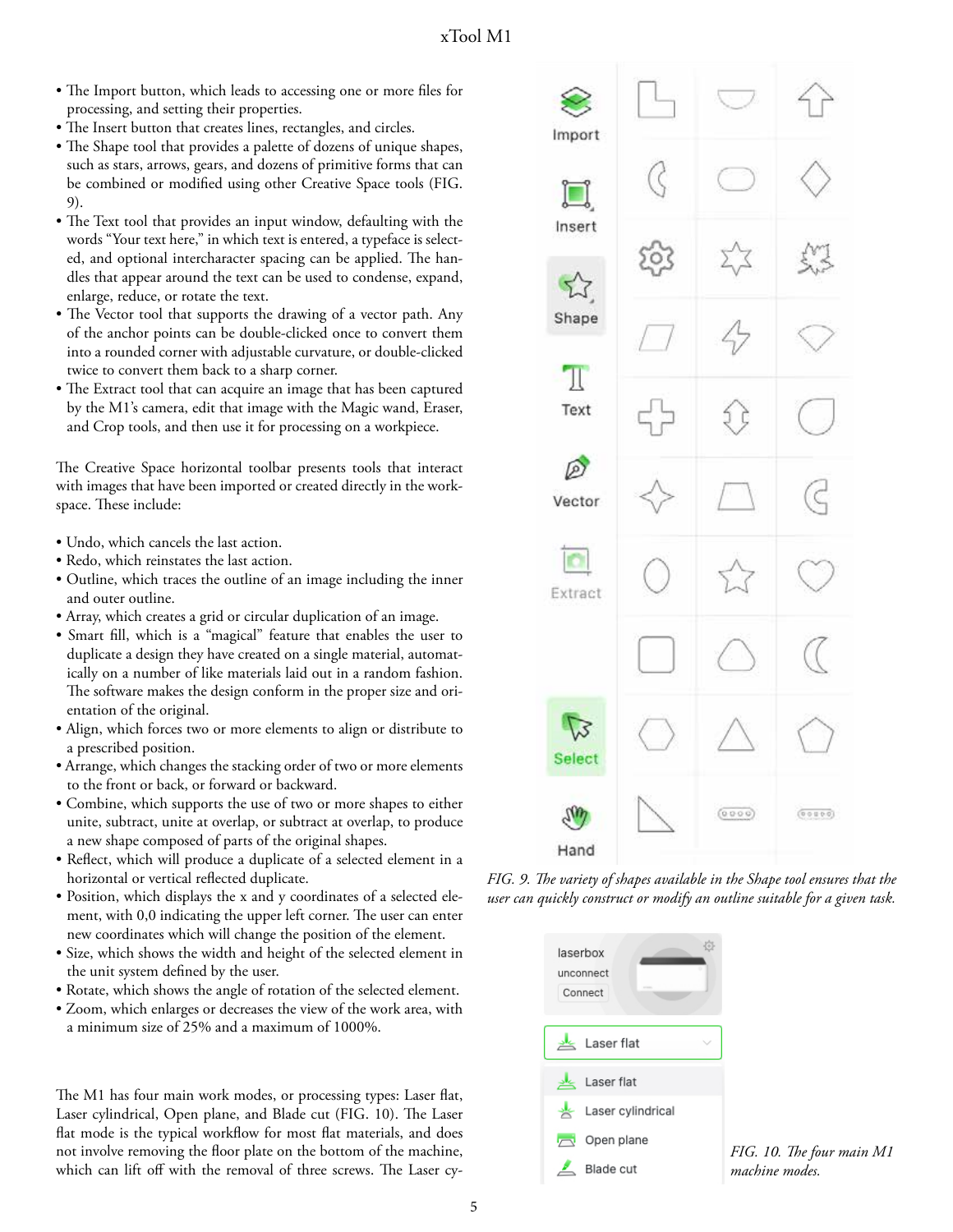### Focusing on Laser Imaging and Decorating

lindrical workflow involves the use of the Rotary Attachment, and requires that the metal floor plate, or baseplate, be removed, and the entire machine be elevated using a set of risers. The Open plane workflow also requires the removal of the metal floor plate, and that the entire machine be positioned over a workpiece that is too large to fit inside the M1 enclosure. Finally, the Blade cut workflow involves the use of the cutting blade positioned over a cutting mat with the work material adhered to the mat surface.

Materials that are processed with the cutting blade are first adhered to a cutting mat, to hold them in place. There are two varieties of cutting mat; the red one which has a high-grip adhesive surface for fabric, and the blue one which has a low-grip adhesive surface for paper and vinyl (FIG. 11). Each mat is provided with two sheets of protective film, one on each side. Removing the front protective film reveals the adhesive surface. The protective film should be replaced after each use to maintain the strength of the adhesive layer.



*FIG. 11. The adhesive surface on the cutting mat is covered with a sheet of protective film when not in use.* 

The selection of the material, specified in the Material window, will automatically determine the machine settings for laser-processing. If the material has been sourced from xTool, the software will automatically use the material's associated ring code settings for Power, Speed, and Pass. Should the user want to override the recommended settings they can enter their own by selecting the "User-defined parameters" option. If the material is actually User-defined, the operator must input the necessary settings manually, although they may be based on the settings suggested for a comparable xTool material.

The associated parameters for xTool sourced materials will change based on the ultimate type of processing to be performed, and the type of material to be used. Laser processing modes include: Score, Engrave, or Cut; Blade cut has the single option of Cut. The score setting produces an engraved outline of the object, the engrave setting produces a solid engraving of the object, and the cut setting, cuts out the object.

The M1 processes both bitmap (scan line-by-scan line) and vector (trajectory path) files. Bitmaps can be altered using the Grid filter, to alter its pixelization, and the blur and sharpening options to affect its appearance.

Laser cut materials can benefit from being lifted up slightly off the baseplate, in order to allow air to circulate below, and let smoke escape from the bottom of the material. This is typically the function of a honeycomb panel. The M1 solution, provided with the machine, is the use of ten triangular prisms, 12-inch aluminum rods that can be placed across the baseplate to raise the workpiece. The prisms have proven to reduce soot and smoke discoloration (FIG. 12).



*FIG.12. The set of triangular prisms provides an effective way to raise a workpiece off of the baseplate, enabling air circulation, and therefore removing smoke, and minimizing discoloration. The inset in the lower right corner shows that the height of the material has been raised to account for the use of the triangular prisms.*

The materials listed for laser processing in the initial version of the software include: 3mm Basswood, 3.5mm Cardboard, Walnut Plywood, Black Acrylic, Stainless Steel Dog Tag, Metal Card, Laser engraved rubber mat, Mahogany Plywood, Rock Coaster, and Cherry Plywood. The materials listed for blade cutting include: PU Heat Transfer Vinyl, White Sticker Paper, PU Leather, Colored Glossy PVC Sheet, Transparent Frosted PVC, Kraft Paper, and Self-adhesive PVC Sheet. Any blade cutting operation requires the use of a vector file.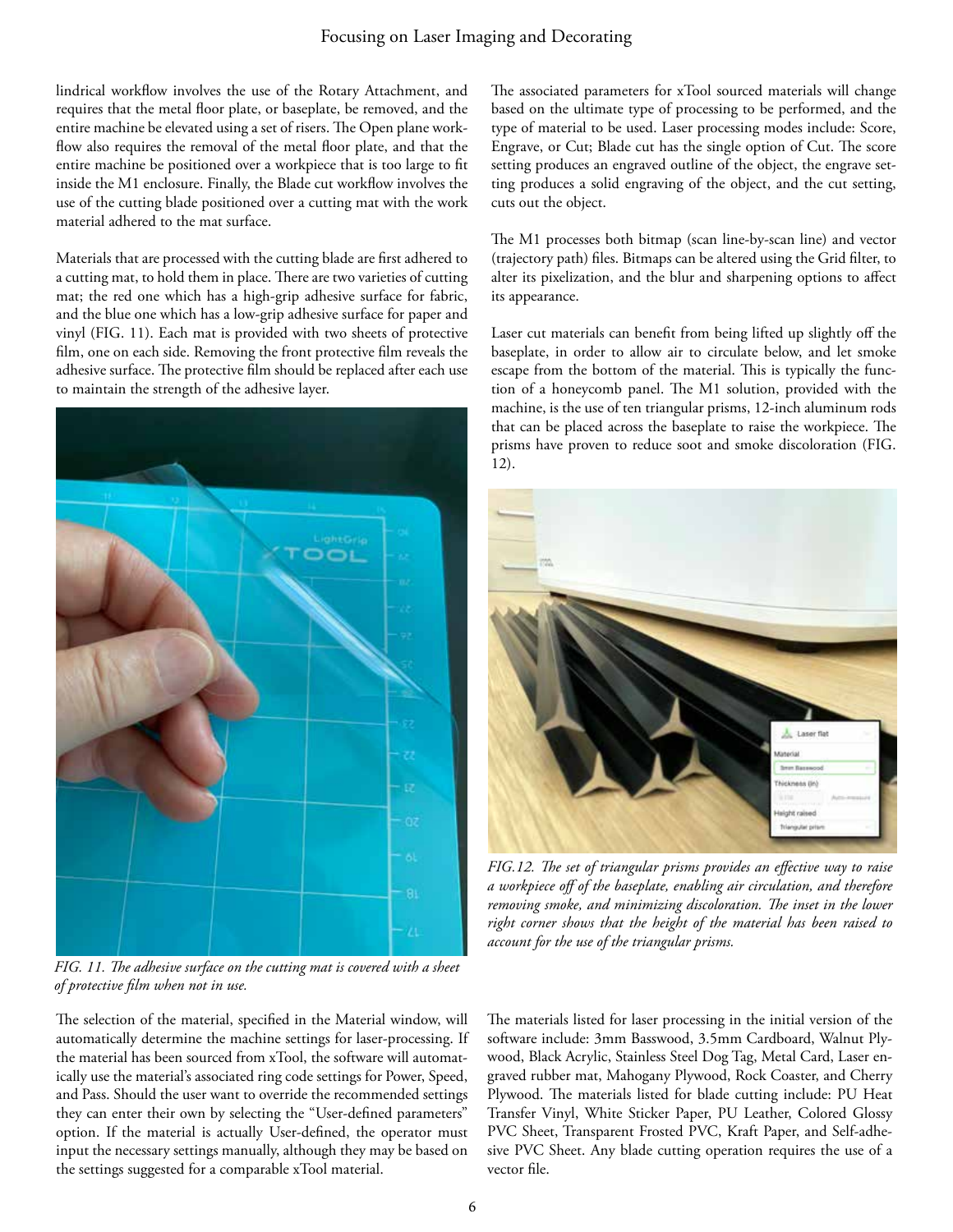The session content can be imported from a file or image, can be lifted from a drawing or print placed inside the M1, or can be designed directly within the program. The tools provided to edit an imported image are limited to resizing, rotating, reflecting (horizontally or vertically), magic wand, eraser, and cropping. An original design can be created using a variety of shapes, text elements, and vector paths.

Elements that will be scored appear on-screen in an orange outline; elements that will be engraved appear in a solid orange; and elements that will be cut appear in a purple outline (FIG. 13).



*FIG. 13. The laser processing status of an object is indicated by its color: orange outline for Score, orange solid for Engrave, and purple outline for Cut.*

After the material has been positioned, the elements and/or images have been set, the parameters have been entered, the actual processing is initiated by pressing the Start button. The Working window is presented with an estimate of the processing time, and options to preview the path of the imager and to show how the image will be framed. If the operator approves, the job is sent to the M1 using the Send button (FIG. 14). The job is not processed until the user physically goes to the M1 and presses the button in the front upper right corner of the machine. This final step is a precaution to remind the operator that there is always a fire risk, and that the machine must be monitored closely at all times when in operation (FIG. 15).



*FIG. 14. The Working window provides the user with the options to preview the laser head path, view the framing of the image, cancel the process, or send the job to the M1.*



*FIG. 15. The job will not be processed until the user presses the flashing blue button on the M1.*

The Creative Space software is unique in many regards, perhaps the most significant of which is the Projects Center option (FIG. 16), which presents an ever-increasing display of comprehensive plans for various categories of objects, sorted by laser device (M1, D1, or both), difficulty level (1, 2, or 3), processing type (laser engrave, laser cut, blade cut), and material type (wood, metal, leather, etc.). When a project is selected, the user sees the material required and has the option to buy it directly from the xTool website (FIG. 17). From this point the user can directly start the project from the main software user interface (FIG. 18).

In addition to the Projects Center link, the Creative Space interface provides direct access to Support and Shop links. The support link takes the user directly to support documents, as well as a Contact Us link to submit a help request to the support team. The shop link takes the user to the xTool website with direct access to purchase materials as well as accessories.